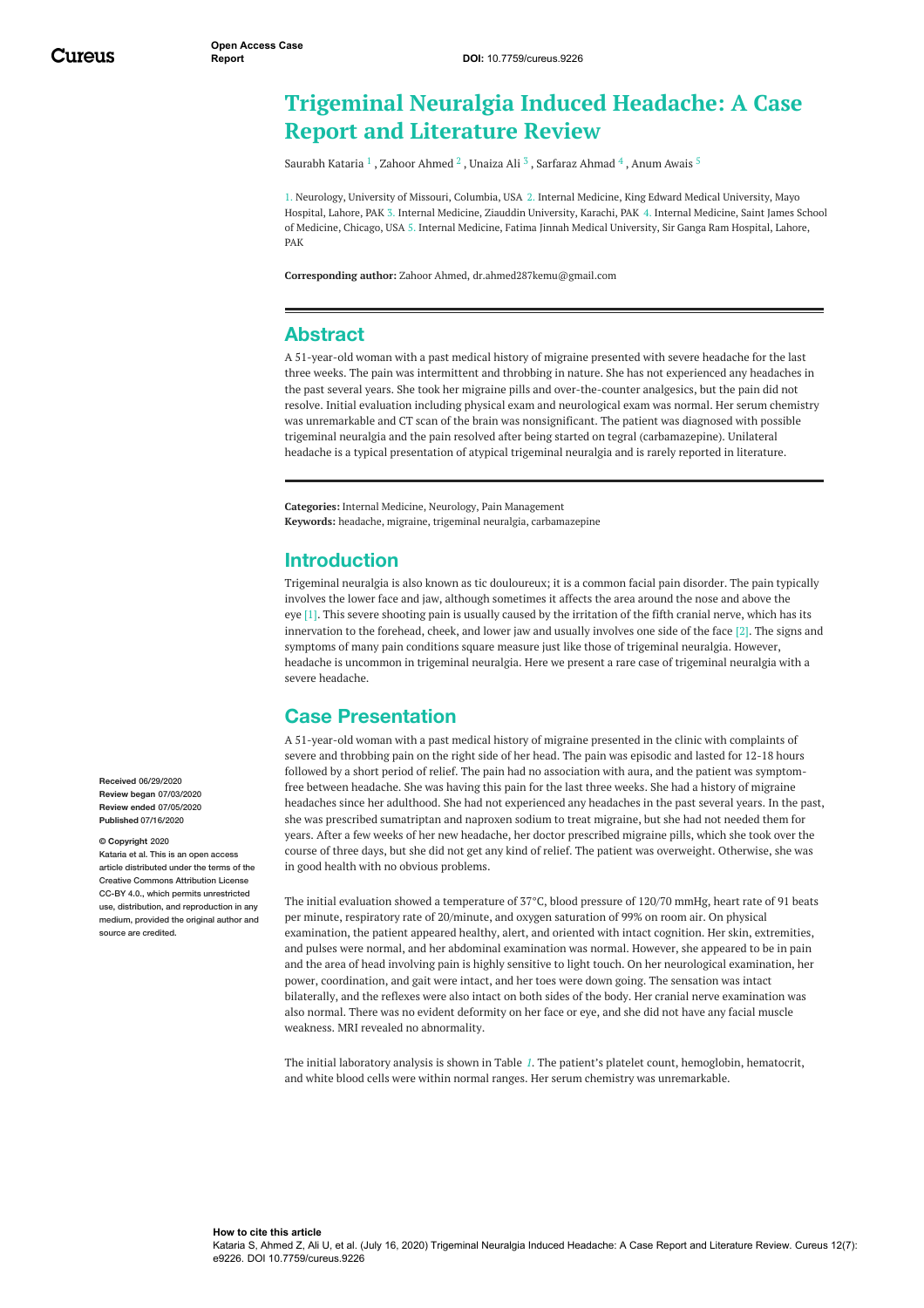### Cureus

<span id="page-1-0"></span>

| Parameter                                | Lab value | Reference        |
|------------------------------------------|-----------|------------------|
| WBC count, cells/mm <sup>3</sup>         | 6000      | 4000-10,000      |
| RBC count, million cells/mm <sup>3</sup> | 4.3       | 4.2 to 5.4       |
| Hemoglobin, g/dL                         | 14.2      | $14 - 17$        |
| Hematocrit, %                            | 42.8      | $41 - 51$        |
| Platelet count/mm <sup>3</sup>           | 179,000   | 150,000-350,000  |
| Sodium, mmol/L                           | 138       | 136-145          |
| Potassium, mmol/L                        | 3.9       | $3.5 - 5.0$      |
| Chloride, mmol/L                         | 100       | 98-106           |
| Urea nitrogen, mg/dL                     | 13        | $8 - 20$         |
| Creatinine, mg/dL                        | 0.9       | $0.7 - 1.2$      |
| Blood glucose, mg/dL                     | 101       | 70-100 (Fasting) |
| Total bilirubin, mg/dL                   | 0.08      | $0.3 - 1.2$      |
| AST, IU/L                                | 31        | $5 - 40$         |
| ALT, IU/L                                | 42        | $7 - 56$         |

#### **TABLE 1: Results of hematological examination and metabolic panel.**

WBC, white blood cells; RBC, red blood cells; AST, aspartate aminotransferase; ALT, alanine aminotransferase

The patient was treated with tegral (carbamazepine) at a dose of 200 mg twice per day with a possible diagnosis of trigeminal neuralgia after ruling out other possible causes carefully. Her symptoms improved gradually, but she experienced severe drowsiness and nausea as the side effects of carbamazepine. After a few days of treatment, the pain resolved, and she quit taking medication. Four weeks later, the patient presented again with the same signs and symptoms. Her pain again subsided within two weeks with the same dose (200 mg x 2/day) of carbamazepine, but she was too drowsy. She experienced a similar reaction when she was switched to lamotrigine, which also improved symptoms but also resulted in excessive sleepiness. She continued on carbamazepine for five weeks further, and her symptoms eventually resolved. At her most recent follow-up six months after the recurrence, she had not had any more symptoms.

### **Discussion**

Trigeminal neuralgia is a localized peripheral neuropathy caused by the irritation of the fifth cranial nerve (the trigeminal nerve). It is characterized by severe intermittent facial pain, which usually involves one side of the face. The pain is typical of a throbbing nature [3]. It is also called tic douloureux (painful tic) because patients often distort the face because of severe pain. This patient has an atypical presentation of trigeminal neuralgia. She had pain that is limited to her head, not her face, which is a typical presentation of atypical neuralgia [4]. The head pain rather than pain around the face is usually caused by several factors. She may have had an unusual pain pattern due to an unusual type of trigeminal neuralgia. Head and scalp hypersensitivity because of migraine headaches can also result in the pain. As the patient has a history of migraine headaches that may have involved her face, pain due to trigeminal neuralgia may have been similar to that of migraines.

Migraine headaches usually cause facial pain, occasionally without a headache at all. As our patient has a history of migraine headaches lasting six to 12 hours for many years, her migraine headache was associated with aura, usually preceded by nausea. It is also possible that the explanation and presentation of her signs and symptoms could have been the outcome of her own bias. This patient has unilateral pain, and this unilateral symptom is not a typical feature of migraine headaches. The facial hypersensitivity upon physical examination and her improvement of the symptoms with carbamazepine rather than migraine pills were clues that advocated trigeminal neuralgia.

Trigeminal neuralgia affects males and females of all ages. Trigeminal neuralgia has a prevalence of 0.1 to 0.2 per one thousand and an incidence ranging from four to 20 cases per 100,000 people per year. The female to male ratio is around 3:2 [5]. While it is common after 50 years of age, trigeminal neuralgia is uncommon